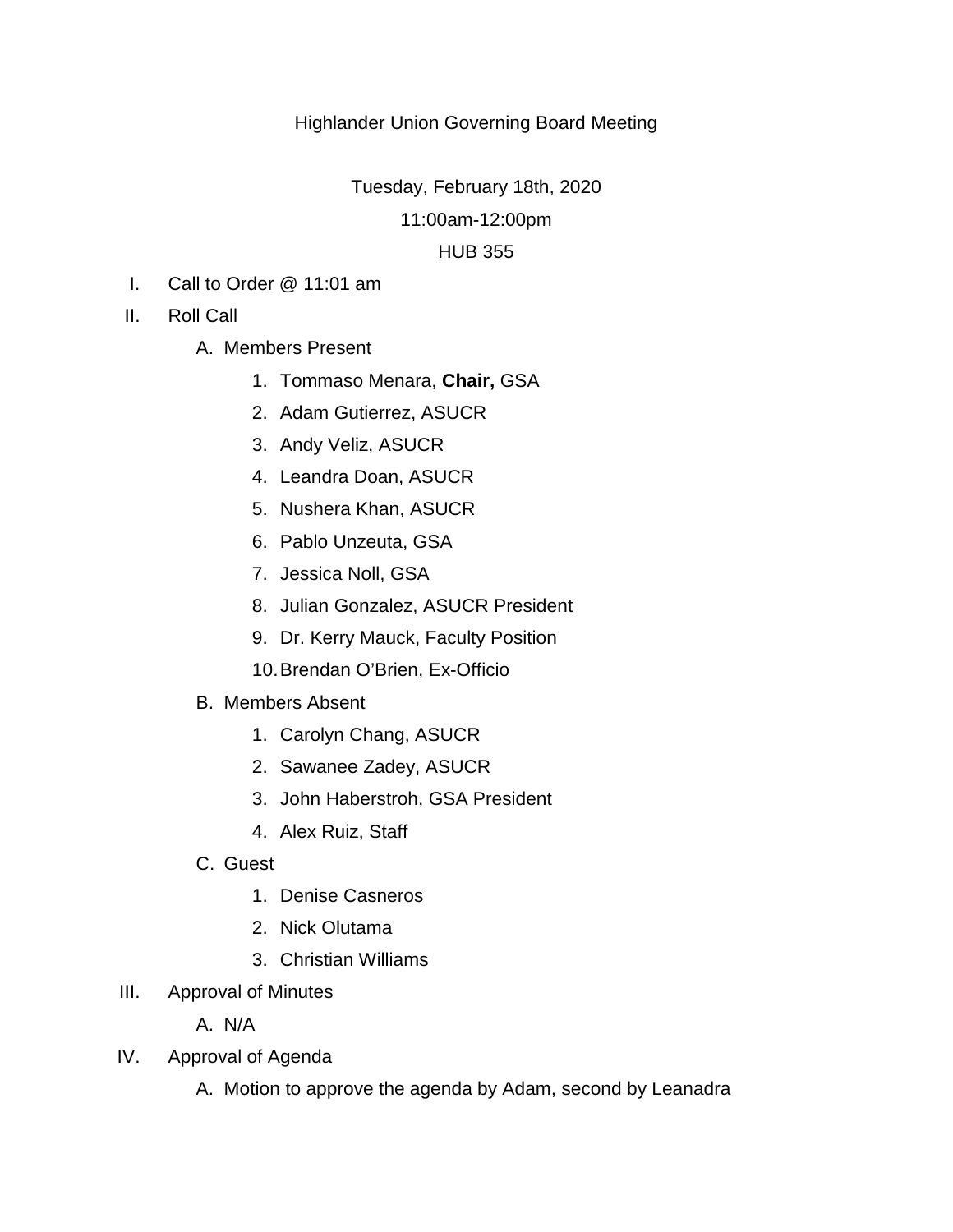1. In Favor 9 Oppose 0 Abstain 0 V. Chair's Report: Tommaso Menara, HUB Chair

- A. Tommaso stated that the Staff Assembly is willing to have an informal meeting with the Black Faculty Assembly along with other voluntary organizations. Tommaso agreed with the idea to have an informal meeting. Endorse the letter or proposition they are going to propose.
- VI. HUB Report: Brendan O'Brien, HUB Director
	- A. Food Tent Sales: Reimbursement for Day-of Cancellation?
		- 1. Brendan mentioned a few instances in which groups were required to cancel due to poor weather conditions and were seeking reimbursement for purchased food. Brendan O'Brien discussed with staff that perishable items should be refunded. Members agreed that organizations should be reimbursed on this basis.
	- B. Budget Planning for FY 2020-2021
		- 1. Mid-March: Meet w/ Finance subcommittee
			- a) Brendan mentioned meeting with the Finance Subcommittee in mid-March for a first round review of the budget. More transparent and breathing room to allow for more review. Clarify any questions and concerns the board members might have.
		- 2. March Board Meeting: 1st review of capital project list, facilities updates and reserves
			- a) Brendan stated that the capital project list, general facilities updates, and reserves spending are the three big items within the budget that will be discussed and reviewed in the March Board Meeting.
		- 3. Mid-April: 2nd Finance Subcommittee Meeting
			- a) Brendan mentioned the purpose of the second Finance Subcommittee Meeting is to review previous discussions and finalize details.
		- 4. April HUB Board meeting: Budget Presentation/ Q&A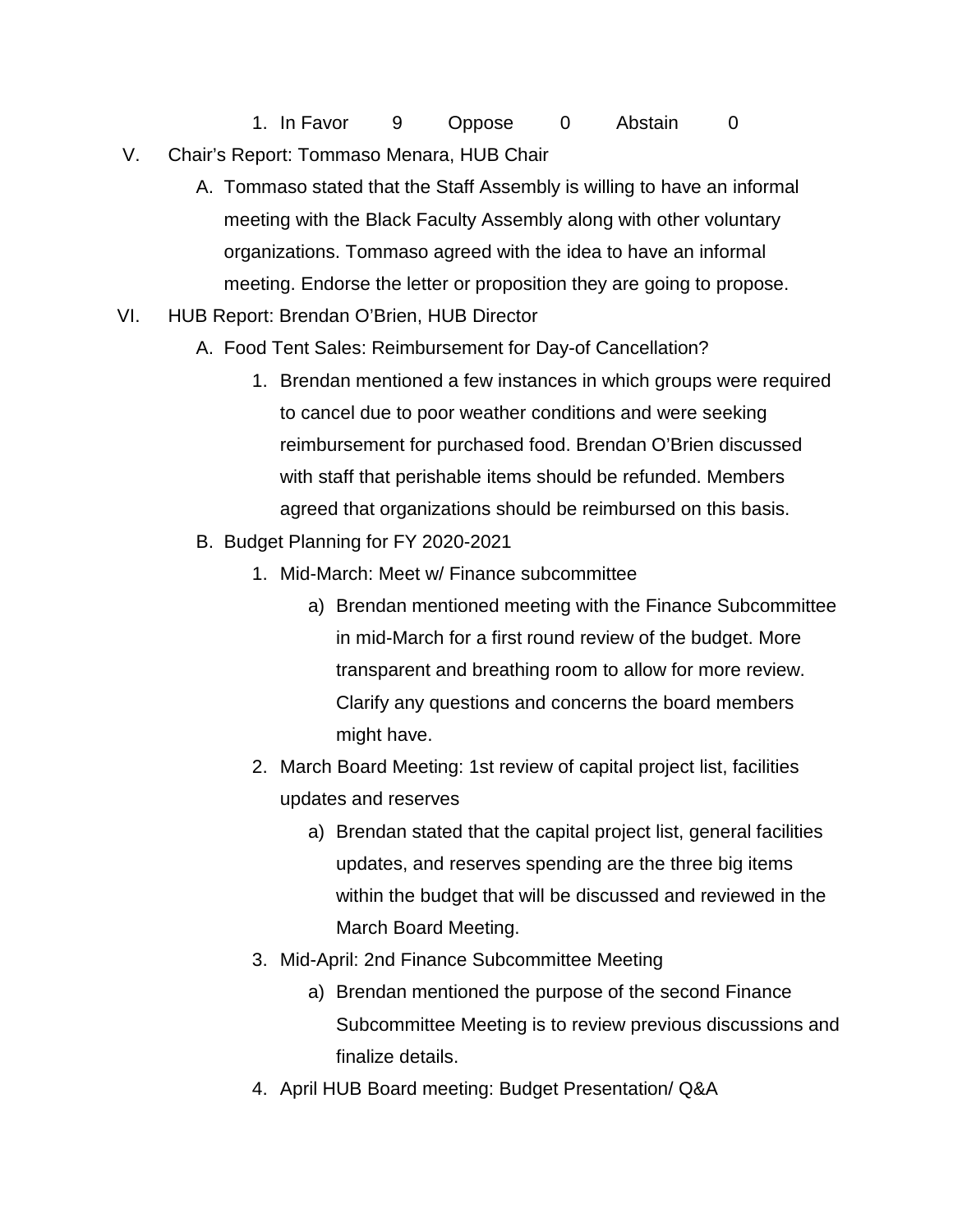- a) In April, Brendan mentioned a Budget Presentation and Q&A session for the HUB Governing Board.
- 5. May HUB Board Meeting: FY 2020-2021 Budget vote
	- a) Brendan discussed having the Budget vote in May rather than Junel to allow members with sufficient time to review and discuss.
- 6. Brendan mentioned a Student Success Center update for the next meeting in regards to design plans. About fifty percent of the final design of the building. Jessica questioned if the meeting will discuss any designated space for graduated students in the Student Success Center. Brendan clarified that the center will not have any designated space for specific student groups and is a space that is open to all students.
- VII. Payroll Updates w/Denise Cisneros, Administrative Assistant
	- A. Denise mentioned that most of the members should have received their stipend in early January while there are a handful of members who are still in the process of receiving their stipends. Denise welcomed members to send an email if any payroll issues have not been addressed at this time.
- VIII. Latitude Fifty-Five Refresh: Ta'Neill Hope, Programming & Operations Officer
	- A. Brendan tasked Ta'Neill with potential remodel for the latitude. There is a disconnect in appearance of how the habit and the second level of the latitude. The habit side has a beachy vibe and possibly include student organizations to decorate surf boards to be involved in the remodel. Behind the service desk is possible for another painting on the wall. Continue the same colors as the Habit for one cohesive space. Some seating options have desks with the seats or lounge chair furniture. Third option would be to get a poll from the student body and see what the students want in the space. Tommaso states that option would allow the student community to paint and custom surfboards. Light colors will brighten the area. Adam states he really likes the surfboard idea and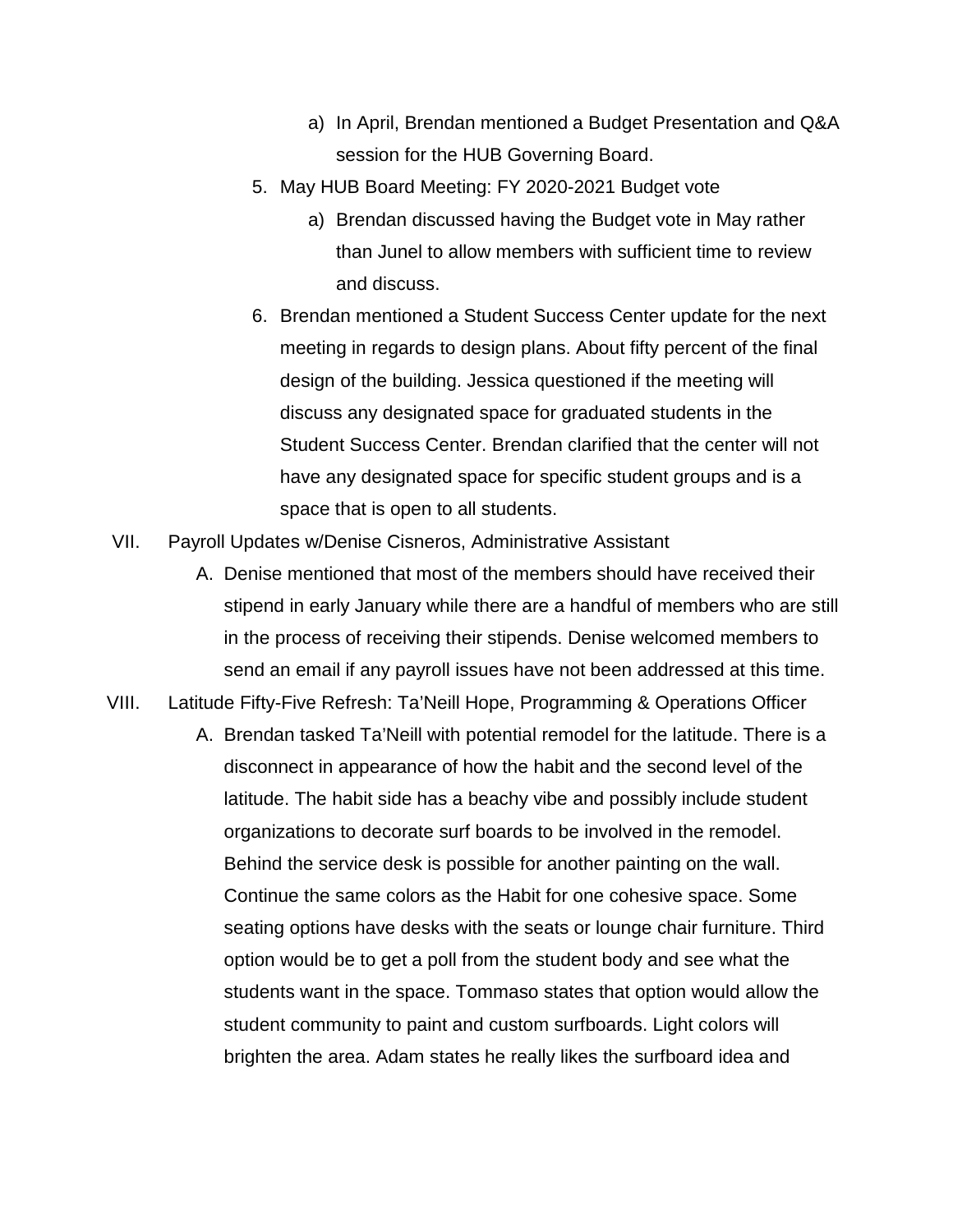having an art competition with the surfboard designs. Members agree with continuing on option 1.

- B. Tommaso presents options for the first floor lobby. BKM has done the furniture for the multidisciplinary building. The furniture on the first floor of the multidisciplinary building is what the sub-committee felt would fit in the first floor lobby. The same furniture, but have different colors such as blue and yellow. Also have chairs with desks attached to them for students to use for their laptops. Brendan will reach out to the contact at BKM and they will be able to present more options similar to the furniture.
- IX. Food Service Report
	- A. N/A
- X. Public Forum
	- A. A student raised the concern of plastic usage with the third party vendors and the HUB. Brendan states the board is able to take comments and evaluate and work with auxiliary services to fix the issue. Recognizes that it is an issue and working for more compostable options. Will communicate the concerns with auxiliary. The issue with packaging was not included in the contracts with the third party vendors, so it is difficult for them to willingly change their packaging. Brendan will get updates for next meeting on how the changes are progressing.

## XI. Subcommittee Reports

- A. Honorarium and Dining
	- 1. Dining sub-committee was unable to meet. Brendan has not been able to get any information yet for Honorarium.

## XII. Old Business

- A. Altura ATM: Real Estate is meeting with Altura this week
	- 1. Altura agreed with the rent that was proposed. Contracts just need to be signed.
- B. Capital Project updates
	- 1. Card Access: Vendor Selected
		- a) Project will take off by the end of the month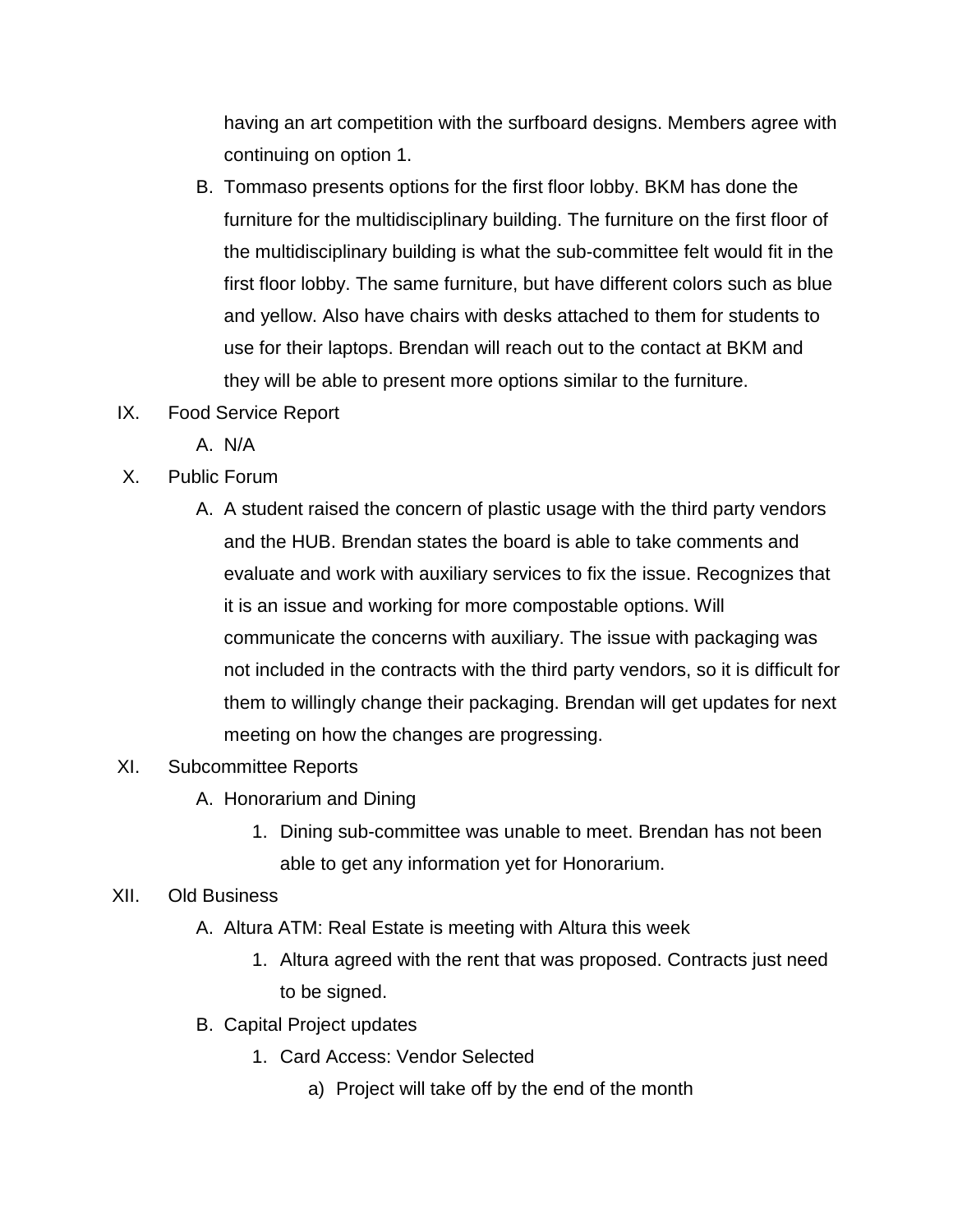- 2. People Counters: Installed, calibration this week
	- a) Installed and will be calibrated this week. Data will start after calibration.
- C. HUB Operation Hours for FY 2020-2021: Proposal, vote next month
	- 1. Riviera opens at 1pm on Sunday and the changes for Sunday's hours would be from 9am-3pm or from 9am-5pm. Would not prevent events from being held, but will include a fee for having a manager on site during the events. Jessica states of advertising and having a trial period. Brendan states that it does not have to be approved this year and more advertising can be done. Advertise through newsletters of ASUCR and GSA.

### XIII. New Business

- A. Advanced Reservation Requests
	- 1. Motion to approve Advance Reservation Request by Adam, second by Pablo

a) In Favor 9 Oppose 0 Abstain 0 B. Volunteer Organizations Event Fee Support Requests

1. The Staff Assembly is asking for \$1400. Pablo states of providing an expense report and specific dollar amount that is being requested. Jessica asked why are they asking for a full fee waiver when it was \$140 before. Brendan states as an establishment of this fee waiver, but up to the committee's discretion of how much to waive. Jessica's issue with the application is there is no expression of need for the waiver. Dr. Mauck states that it is possible from our previous encounters we know their financial struggles. Brendan states that he can emphasize that they have to express the need. Tommaso states that he would rather cover for the full room cost including for the room set up fees. Jessica states that they paid for the room set up fee last year, so they should be able to cover that fee. Pablo states that \$1260 would be more than enough since it will not include the room set up fee. Adam's concern is that they